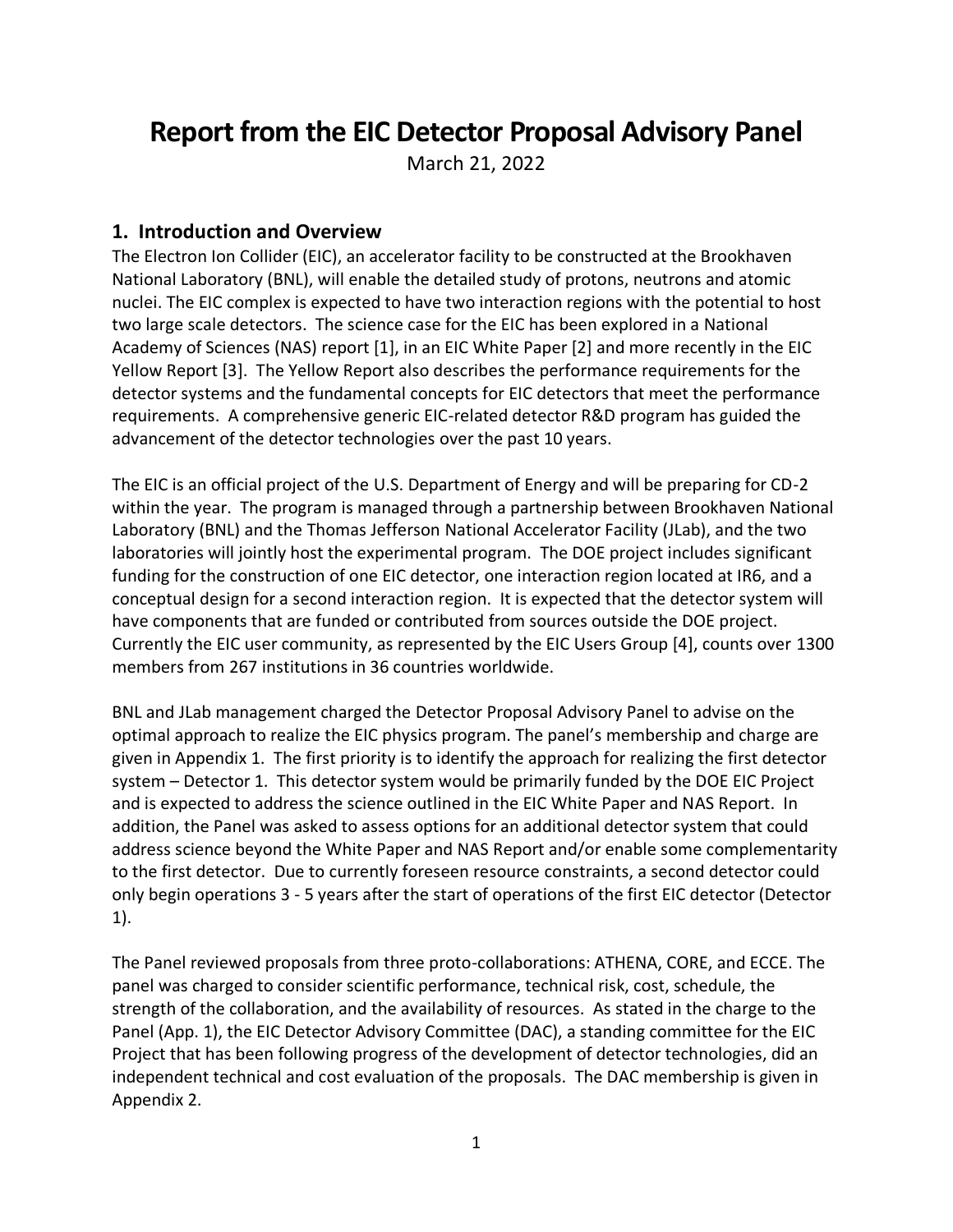The proto-collaborations submitted their proposals in early December 2021 and made presentations at a public meeting of the panel that took place December 13-15, 2021 [5]. Answers to follow-up questions from the Panel were submitted and reviewed at a subsequent executive meeting, January 19-21, 2022. The panel reviewed the proposals in 5 main areas: 1) Physics Performance, 2) Detector Concept and Feasibility, 3) Electronics, DAQ and Offline 4) Infrastructure, Magnet and Machine Detector Interface, and 5) Collaboration and Management. This report contains a summary of the evaluations in these areas, some general comments and observations, and the panel's conclusions and recommendations. The findings are based on the proposals, presentations, discussions between the panel and the proponents, as well as individual discussion with the management of the proto-collaborations.

The science case is described in several publications, in particular the White Paper [2], the NAS Report [1] and the Yellow Report [3]:

The Electron-Ion Collider (EIC) is a new, innovative, large-scale particle accelerator facility which will allow the study of protons, neutrons and atomic nuclei with the most powerful electron microscope, in terms of versatility, resolving power and intensity, ever built. The resolution and intensity are achieved by colliding high-energy electrons with high-energy protons or (a range of different) ion beams. The EIC provides the capability of colliding beams of polarized electrons with polarized beams of light ions, and this all at high intensity. The EIC was established as the highest priority for new construction in the 2015 US Nuclear Physics Long Range Plan [6] and was favorably endorsed by a committee established by the National Academy of Sciences in 2018 [1].

Key science questions that the EIC will address are:

• How do the nucleonic properties such as mass and spin emerge from partons and their underlying interactions?

• How are partons inside the nucleon distributed in both momentum and position space?

• How do color-charged quarks and gluons, and jets, interact with a nuclear medium? How do the confined hadronic states emerge from these quarks and gluons? How do the quark-gluon interactions create nuclear binding?

The accelerator design foresees two interaction regions, IR6 and IR8. The interaction region IR6 is designed to meet the physics requirements of, e.g., the White Paper and will host Detector 1. A pre-conceptual layout exists for IR8, with a larger crossing angle compared to IR6 and possibly using a 2<sup>nd</sup>, downstream focus, if feasible. It is supposed to host Detector 2.

The  $2<sup>nd</sup>$  focus option would expand the physics capability, thereby adding to the complementarity between the two detectors, as discussed in Section 2.1 below.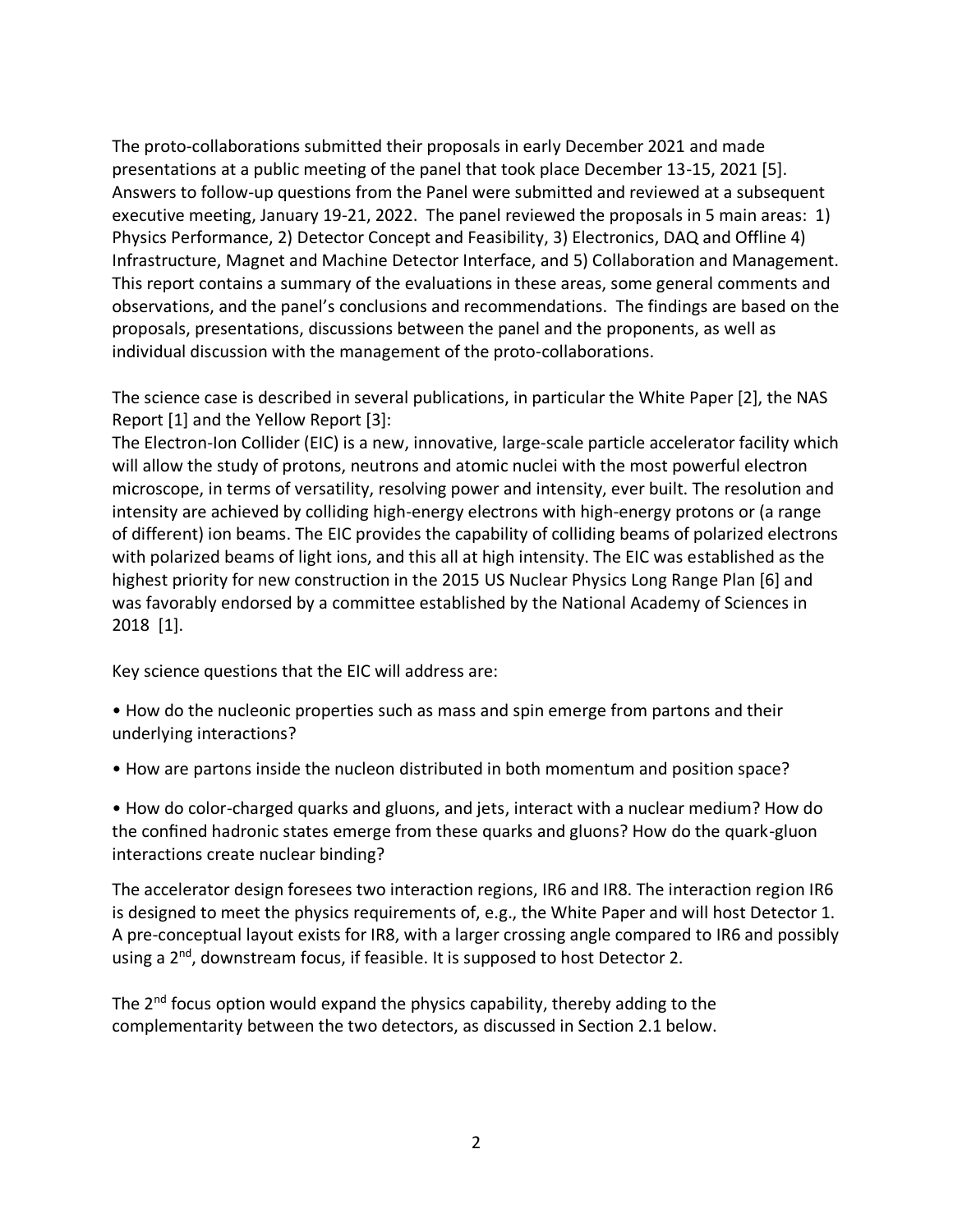## **1.1 Constraints**

The call for proposals, issued early in 2021 [7], outlines important requirements for the design and construction of the proposed detectors:

Detector 1 is within the scope of the EIC project and must be ready for data taking by CD-4A. Project funds are expected to cover most but not all of the cost of Detector 1. The call stipulated that it should be based on the "reference" detector described in the Yellow Report

[3] and included in the EIC Conceptual Design Report [8].

Resources for Detector 2 are not included in the scope of the project, nor is the construction of the second interaction region (IR8). Detector 2 is supposed to be ready for data taking several years after the start of data taking in IR6. It could be a complementary detector e.g. by using different technologies, by optimization for particular science topics or by addressing science topics beyond those described in the White Paper.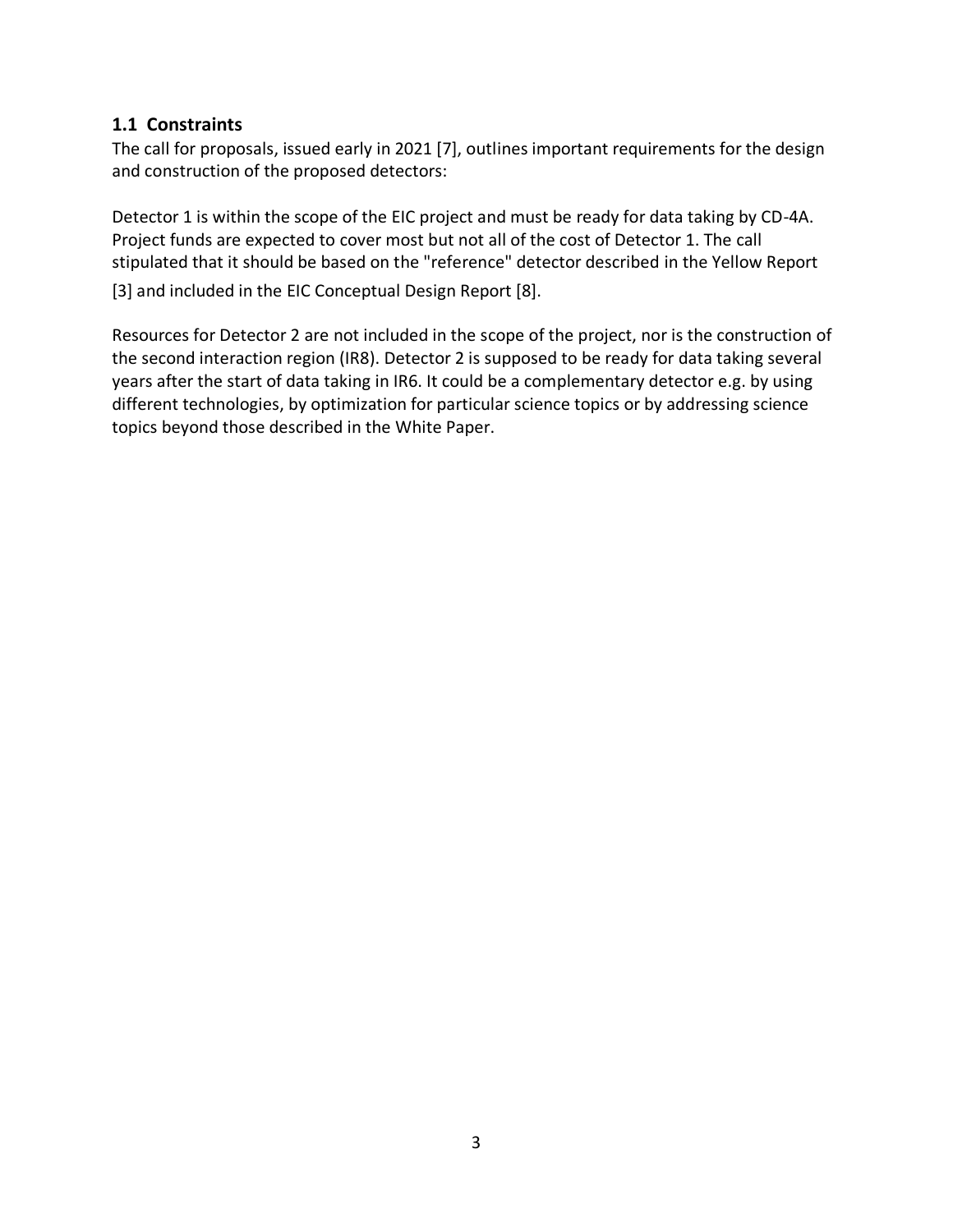## **2. Evaluation of the Submitted Proposals**

## **2.1 Physics Performance**

#### **Evaluation criteria**

Detector 1 must be fully capable of addressing the science case laid out in the EIC White Paper [2] and the 2018 NAS report [1]. For brevity, this is referred to as the 'baseline physics case' in the following. Key measurements for this science case are presented in sections 1.3, 2, 3, and 4 of the White paper (and summarized in tables 2.1 to 3.2 therein). The NAS report adds the production of heavy quarkonium (J/Ψ or Upsilon) near threshold to this set of measurements.

The following assessment is based in the projections of physics performance in the proposals, on the presentations and discussions during the panel meetings in December and January, and on a set of performance estimates requested from all proposals by the panel.

#### **Characterization of the proposals**

All three proposals have taken important steps forward towards a realistic estimate of detector performance. The ATHENA and ECCE proposals include full GEANT4 simulations of the detector, including the models of the material of supports and services. In the physics projections of the CORE proposal, detector effects are parameterized and implemented in the DELPHES Monte Carlo, except for a simplified treatment of PID using cuts. The effects of noise in the readout electronics are in general not included in the simulations of any proposal. With some exceptions, the same holds for physics background processes. For many of the more complex analyses, such as charm tagging and jet reconstruction, the proposals emphasize that the presented results reflect work in progress and are to be refined in future studies.

The ATHENA and ECCE proposals give projections for a wide array of physics processes. In both cases, these cover nearly the full range of key measurements of the baseline physics case specified above. A few important observables were not studied (the inclusive longitudinal structure function  $F<sub>L</sub>$  and inclusive diffraction for nuclei, as well as electroweak structure functions of a polarized nucleon), but this is not regarded as critical by the panel.

Both proposals also present projections for measurements beyond the baseline case. ATHENA considers in particular jet, dijet, and jet substructure observables for different processes in *ep*  and *eA* collisions. Additional physics topics studied by ECCE include pion structure, electroweak measurements (see section 4 of the White Paper), spectroscopy of *XYZ* states, and DVCS in the far backward region.

The CORE proposal gives detailed projections for exclusive processes in *ep* and *eA* collisions, which will be discussed further below. For measurements in inclusive and semi-inclusive DIS, the proposal presents predictions for the relevant aspects of the detector performance and refers to the studies in the White Paper and the Yellow Report for their impact on specific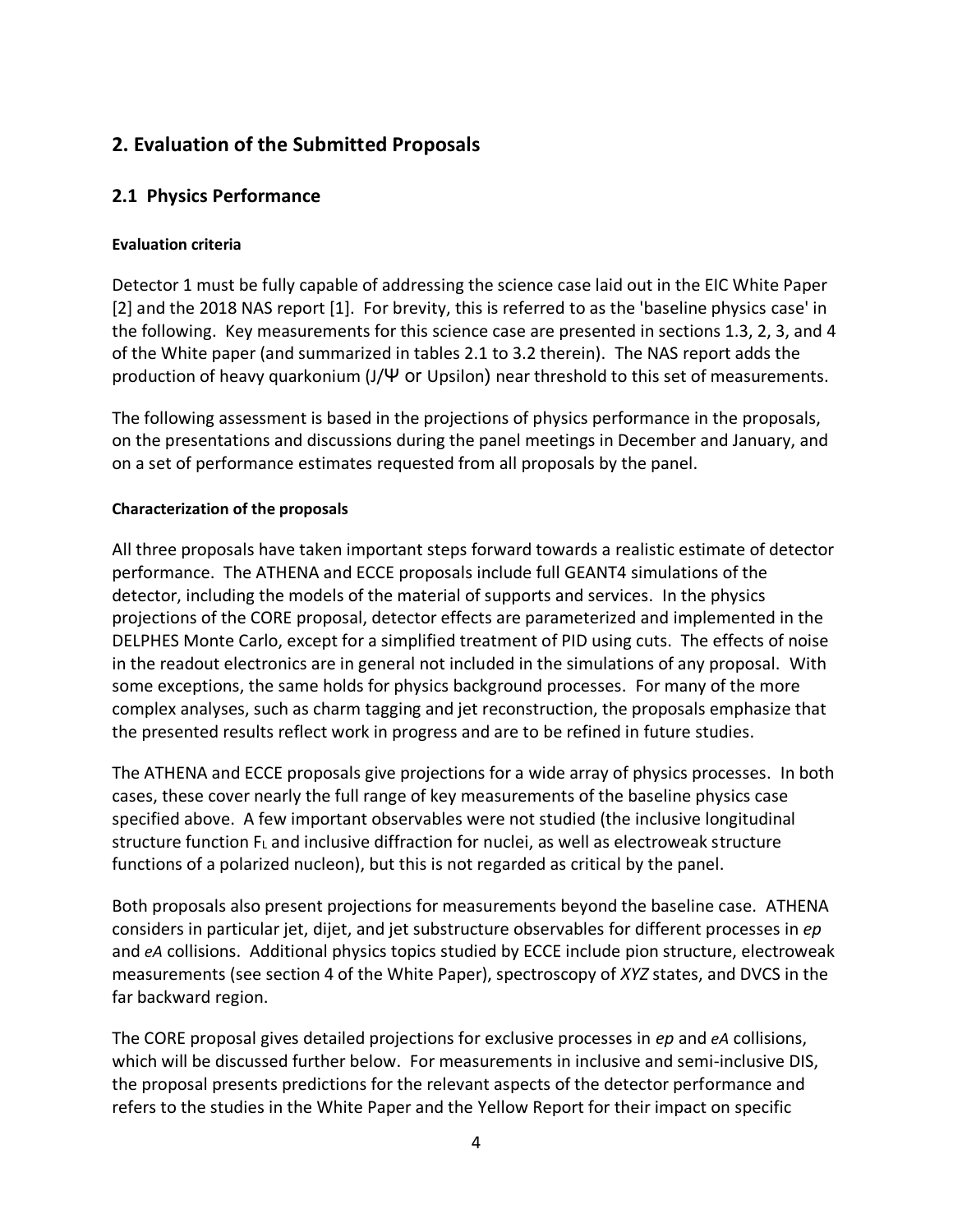processes. Noteworthy is the very fine resolution in the inelasticity *y* predicted for DIS at very high *Q*<sup>2</sup> .

#### **Assessment of physics capabilities**

Based on the projections presented by ATHENA and by ECCE proposals, the panel expects that either detector will be able to fully realize the baseline physics case and to make significant contributions in areas beyond. The panel estimates the same to be true for the CORE detector, with the proviso that the corresponding performance studies are in part less detailed compared with the other two proposals.

Comparing the expected physics performance among the three proposals, the panel did not find any striking differences that could clearly be traced back to the detector design, given the differences in simulation details and analysis methods. An example of visible differences is the predicted resolution for jets in the region  $\eta$  < 1, which is clearly best in the ECCE projections. The panel feels, however, that no strong conclusion about the detector performance can be drawn from this, given that a different jet algorithm is chosen in the ECCE study, and given the preliminary nature of the jets studied emphasized by the proponents.

The CORE studies for DVCS and exclusive meson production find that the reaction kinematics can be reconstructed from the central detector alone. This allows the extension of the parton imaging program from the proton to nuclei, and it may increase the precision of measuring *t* in *ep* collisions. The panel regards this as a good example of specialization/optimization to enhance the complementarity between two detectors, discussed below.

The CORE proposal makes a convincing case for the significant gain in physics reach achievable with a secondary focus:

- increased acceptance in the invariant momentum transfer *t* of the scattered proton in *ep* collisions, which directly translates into an increased resolution power for imaging partons in the transverse plane,
- significantly improved abilities to detect nuclear breakup in exclusive and diffractive scattering on light and heavy nuclei. The distinction between coherent and incoherent scattering is essential for the physics interpretation of these processes,
- prospects for a program of low-background γ gamma spectroscopy with rare isotopes in the beam fragments.

The possibility to use a second focus requires appropriate design of the IR and the far forward instrumentation but is largely independent of the design of the central detector. It is understood that the implementation of a second focus should not lead to a significant degradation of the beam quality parameters, in particular, not at the other IR.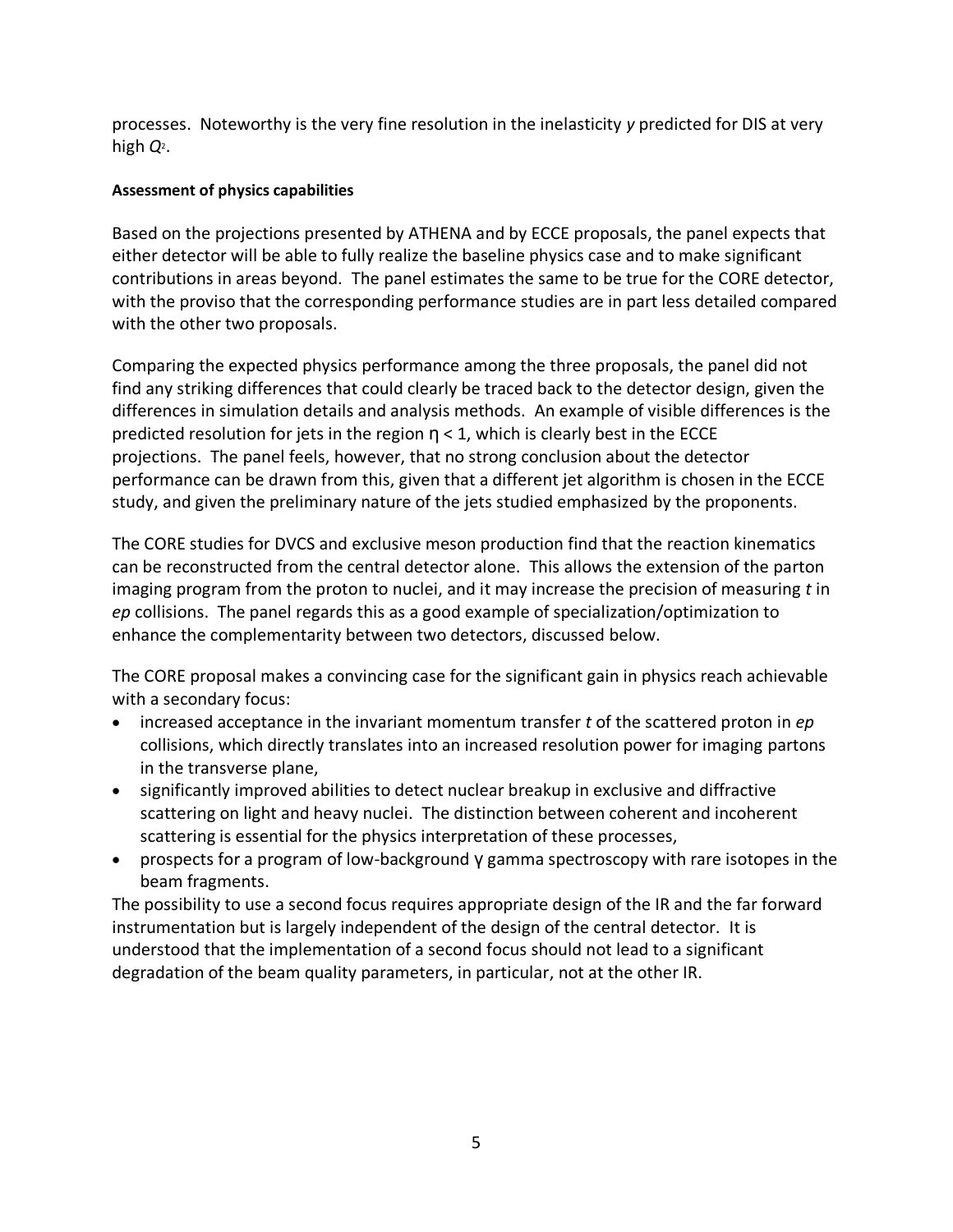## **2.2 Detector Concept and Feasibility**

Our assessment has been aided by the EIC Project Detector Advisory Committee (DAC), which includes a team of experts in detector technologies and cost and risk evaluation, providing an independent review of the detector proposals.

#### **Common strengths and R&D**

The generic detector R&D program administered by the BNL Physics Department and supported by the DOE Office of Nuclear Physics since 2011, created 24 eRD projects to address the scientific requirements for measurements at a future Electron Ion Collider (EIC) and to develop the necessary technologies. The eRD program covered software and hardware activities leading to consortia on tracking, particle identification (PID), calorimetry, software and simulations. The eRDs have enabled the three proto-collaborations to present very compelling detector concepts. 

The panel found that the performances of all three detector concepts match well the standard set by the generic EIC detector presented in the Yellow Report, except in limited phase space regions. All detectors have a solenoidal superconducting magnet leading to a barrel and endcap configuration and providing excellent tracking and vertexing, particle identification, and calorimetry. The asymmetric nature of collisions at the EIC leads to different optimization of the forward and backward endcaps. 

All detectors extensively use high-precision low-mass Monolithic Active Pixel Sensor (MAPS) based silicon to provide vertex/tracking complemented by gaseous detectors. A combination of technologies provides PID over different momentum ranges. The technologies include dual radiation RICH (dRICH), modular RICH (mRICH), high-performance DIRC (hpDIRC), and AC coupled LGADs for Time-of-Flight Information. ATHENA uses a large-gap proximity focusing RICH for PID in the backward region. Calorimeter systems include crystals (PbWO4 and Sciglass), W/SciFibers or W-Shashlyk for the electromagnetic part. In the barrel region ATHENA employs a hybrid of imaging calorimetry with silicon pixel sensors combined with Scintillating Fibers (SciFi) embedded in lead. Iron or steel-scintillators are used for hadron calorimeter. ECCE is reusing the sPHENIX hadron calorimeter in the barrel. CORE has adopted a neutral hadron detection and muon ID system, which is integrated with the flux return of the solenoid. The preferred photosensors for many devices (Calorimeters and PID) are SiPMs. 

## **Common Risk Factors**

Because of the joint generic detector R&D, all detector concepts share some risks since they all plan to use technologies such as 65 nm MAPS and the AC-LGAD technology, which need further development. Delays in the AC-LGADS impact only the PID in ATHENA and CORE, while in ECCE they also affect the outer tracker performance. The production and performance of SciGlass and the production of large foils for the  $\mu$ -RWell detectors are also not yet fully mature.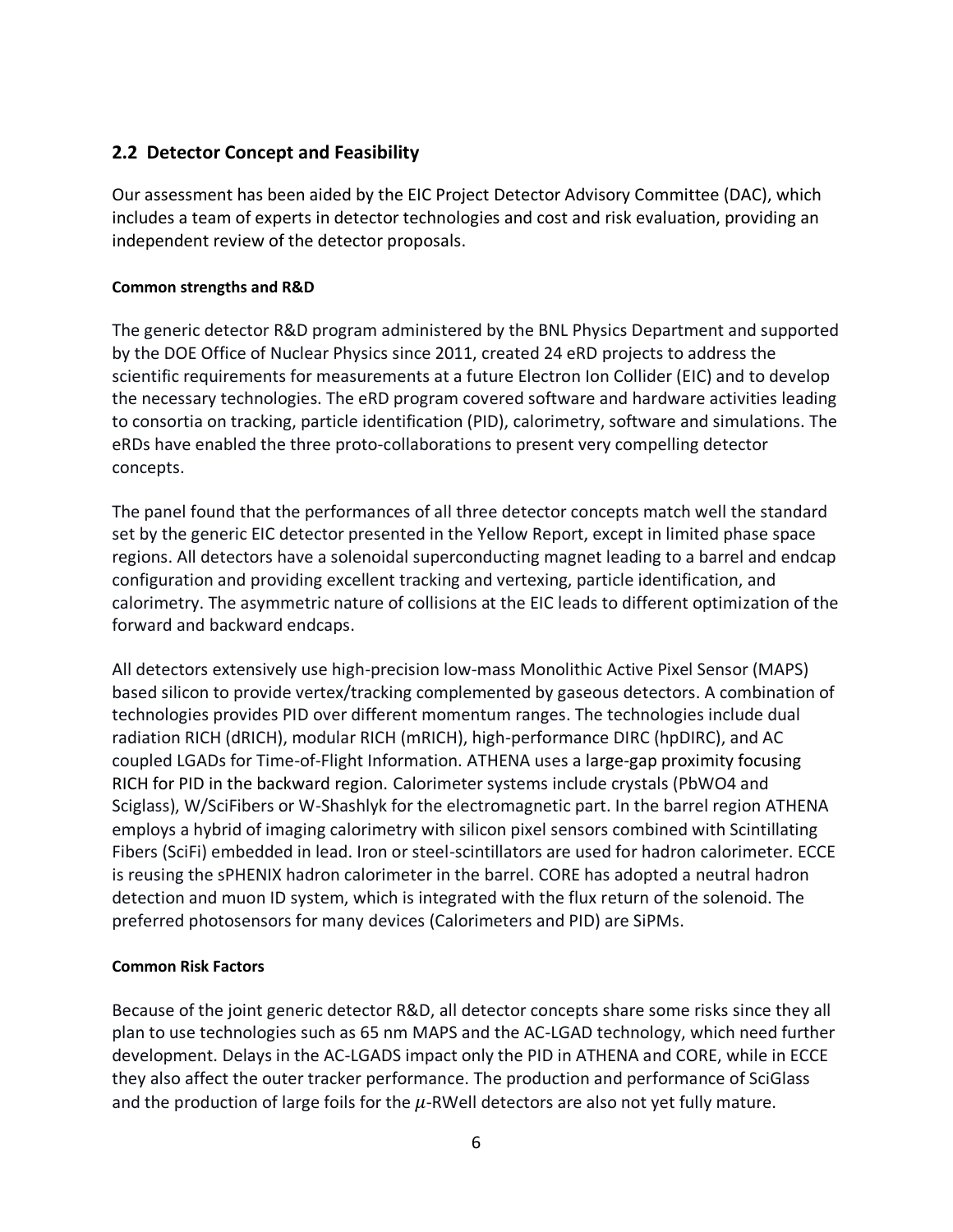Similarly, all detector concepts use SiPMs, which after irradiation become noisier and thus potentially problematic for the chosen streaming readout architecture.

#### **Comparative Strengths and Risks of the Detectors**

One of the main differences among the three detector concepts is the magnetic field strength. ATHENA and CORE use a 3 T magnet, while ECCE plans to reuse the 1.5 T BABAR magnet, which has been moved from SLAC to BNL for use in the sPHENIX experiment at RHIC. The panel could not find a clear example where the lower field used by ECCE would lead to a physics loss. The reuse of the BABAR solenoid is a risk that was already the subject of an extensive engineering study. ECCE has also put in place a risk mitigation plan that includes the design of a replacement magnet and a decision point in 2023. The panel was also concerned about the axial asymmetry in ECCE's field because of the differences in the configuration between forward and backward endcaps. The stronger field in ATHENA and CORE also leads to risks. The magnetic field lines in the region covered by the RICH must be optimized to minimize distortions due to track bending in the gaseous volume. This optimization of the field configuration leads to non-uniformity in the field of about 25%. The large magnetic field can also lead to stray fields affecting the accelerator components. 

All three detector concepts use gaseous detectors. ATHENA exploits  $\mu$ -RWell, Micromegas, and GEM chambers. The use of more technologies, even if they have been already implemented in other experiments, can still lead to possible delays in the construction of the detector. ECCE and CORE propose using only  $\mu$ -RWell chambers. CORE and ATHENA utilize planar  $\mu$ -RWell, while ECCE also employs more complex cylindrical  $\mu$ -RWell trackers to optimize performance.

The production of readout chips and monolithic sensors is also a risk to the schedule and cost. The costs of chips have risen, and some companies are closing their lines to particle physics experiments characterized by smaller orders compared to industry. ATHENA and CORE are slightly more exposed to this risk than ECCE since they use more ASICs with a larger fraction still requiring some further development. For example, the imaging calorimetry is based on AstroPix monolithic silicon sensors, built in the High Voltage CMOS process developed for MUPix and ATLASPix. In the case of the MUPix chip used in the Mu3e experiment at PSI, the foundry where the original development was carried on is already no longer accessible. 

All three proto-collaborations provided cost estimates for the detector, including the costs to complete the R&D and the savings due to possible in-kind contributions and reuse. The analysis performed by the DAC concluded that ATHENA is using many state-of-the-art technologies and "in development" technologies that require a more costly R&D program. Compared with the cost estimates for the reference detector provided by the EIC project, ATHENA costs are higher for calorimetry and PID. For ECCE, the costs of the HCAL and Magnet are lower, given the absence of a backward endcap HCAL and the reuse of the BABAR magnet. The cost of CORE is lower than the reference detector but the panel's assessment is that it may be somewhat underestimated. Both ECCE and ATHENA expect significant in-kind contributions from foreign funding agencies. DAC evaluated the cost and schedule provided by the three proto-collaborations according to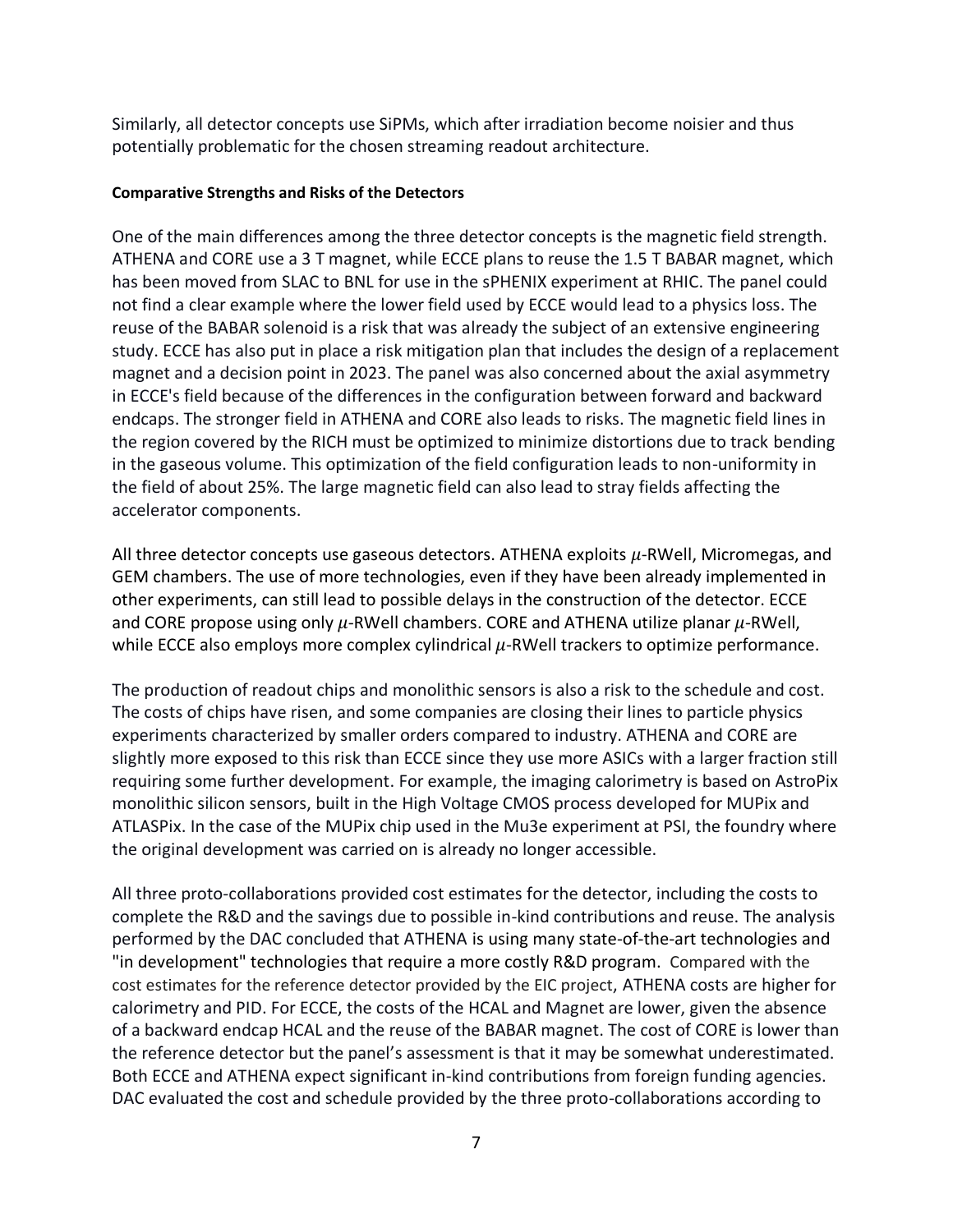the quality of the estimates and concluded that the information provided by ECCE and ATHENA was very accurate for this level of design; the estimates from CORE were ranked as more uncertain.

#### **Conclusions for Detector Concept and Feasibility**

Based on the careful study by the DAC and the information provided by the three protocollaborations, the panel finds that ATHENA and ECCE satisfy the requirements to fulfil EIC's "mission need" statement based on the EIC community White Paper and the National Academies of Science (NAS) 2018 report. The more limited range of new technologies and the reuse of the BABAR Magnet and the sPHENIX HCAL make ECCE less expensive and more likely to be ready for data taking on time for Critical Decision 4A (CD-4A), the start of EIC accelerator operations, and therefore suitable as Detector 1. Core has provided a more conceptual, less fully developed design.

## **2.3 Electronics, DAQ, Offline**

The detector readout electronics, Data Acquisition (DAQ) and offline computing systems are essential components of a future EIC detector. Together, they must provide the ability to carry out the full breadth of the EIC physics program as described in the EIC community White Paper [2] and the 2018 NAS report [1]. Design choices for these systems should aim to optimize the use of resources and time-to-analysis in order to maximize scientific output. An architecture providing the flexibility and scalability to adapt to unforeseen data taking challenges, new ideas, and physics explorations beyond those described in the White Paper and the NAS report is desirable.

The following assessment is based on the detector proposals and auxiliary material made available to the panel, on presentations and discussions during the Panel meetings in December and January, and on a technical evaluation of the detector proposals carried out by the EIC Detector Advisory Committee (DAC).

## **Common strengths and R&D needs**

Following the concept outlined in the Yellow Report [3], all three proposals put forward an electronics readout system and DAQ architecture designed for streaming readout. This provides clear advantages over a triggered architecture: it provides the ability to fully optimize the physics reach of the experiment, it facilitates the future evolution and extensions of the EIC physics program, it minimizes data loss due to inefficiency in trigger selections, and it offers the possibility of a more streamlined workflow and combined online/offline software effort.

This choice is in line with the general trend in the field, exploiting innovations in high-speed communication, microelectronics, and FPGA technologies.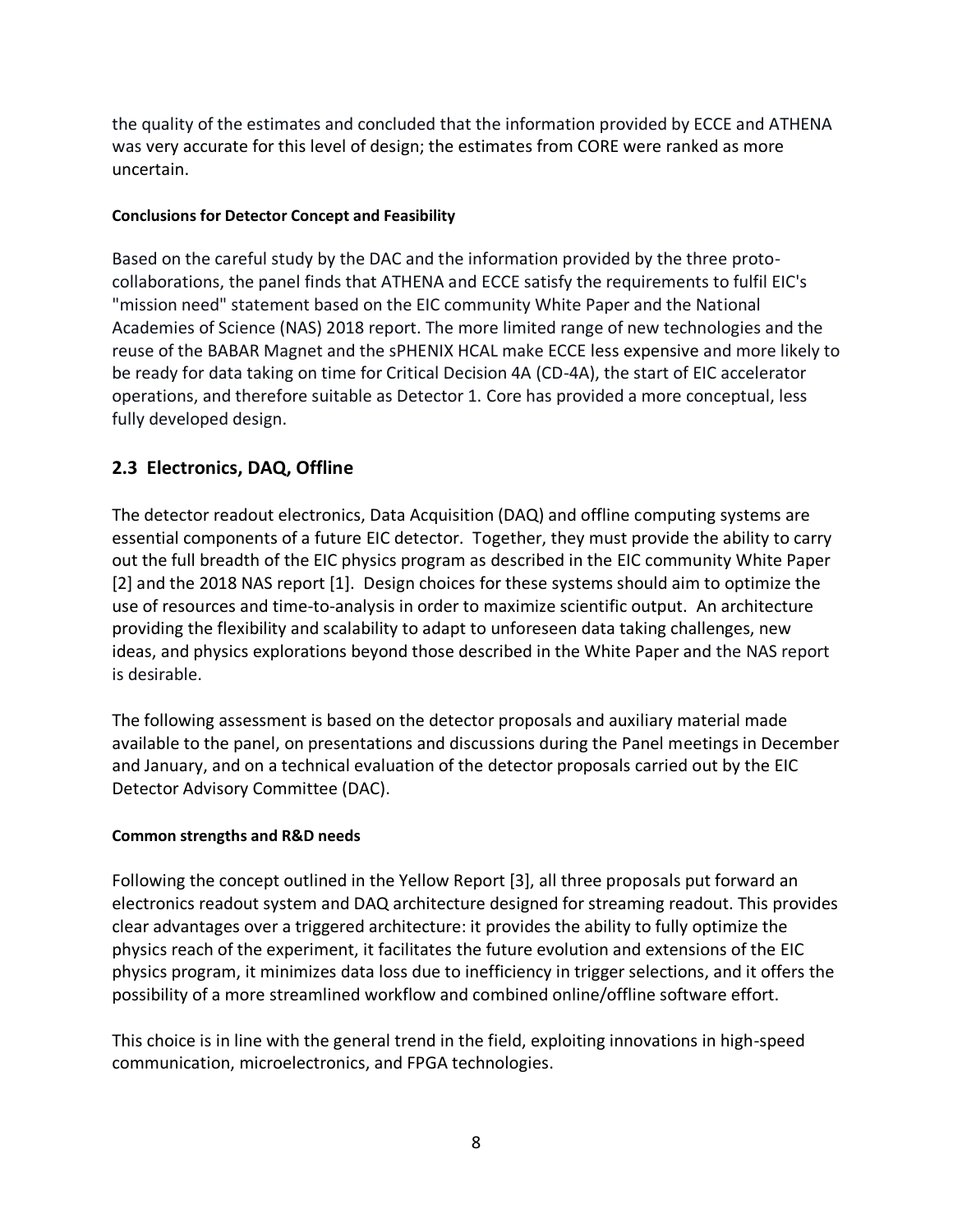The design of the readout/DAQ systems described in all three proposals was informed by activities undertaken as part of the eRD23 project (Streaming readout for EIC detectors) and shows many design commonalities. Data from detector-specific Front-End Electronics (FEE) will be sent via optical fibers to a system providing a common interface between FEE and a backend commodity computing farm. This common interface module will be based on the design of the Front-End Link eXchange board (FELIX) used by LHC experiments, and it will also perform some data aggregation. The commodity DAQ computing farm is typically assumed to be split into different layers according to different functions (readout, online filtering, buffering).

Current estimates of EIC data transfer rates to IT facilities are expected to be below those of sPHENIX, and technology that provides the required rate capabilities of data transfer to IT facilities (both on and off-site) during data taking is commercially available.

The FEEs must be adapted to the characteristics and needs of each subdetector technology. In addition to the development of detector-specific front-end boards, specialized ASICs need to be developed on a timescale compatible with the EIC project. Notable examples of required further R&D work include the development of readout electronics for a EIC Silicon tracker, which is the focus of the eRD104/eRD111 R&D projects and the EIC Silicon Consortium, and the ASIC development for AC-LGAD detector systems, which is the focus of the eRD112 R&D project.

#### **Common Risks and Challenges**

The implementation of a streaming readout comes with a certain number of challenges and uncertainties. Within such an architecture, bad/noisy detector channels or unexpected backgrounds will lead to a significant increase in data rate that could potentially exceed the data transfer capability between the FEEs and readout computers. Both ATHENA and ECCE have pointed out the particular importance of having the ability to monitor for bad/noisy channels or modules and reset/disable them, of excellent control of FEE level detector calibration related to zero suppression, and of having the ability to implement common mode noise removal. Risks are further mitigated by both ATHENA and ECCE by optimizing the scale of data aggregation for each subdetector system in such a way as to ensure a reasonable throughput safety margin between the FEE and the readout computer farm, and by the possible implementation of software event filtering and/or software triggers. Further risk mitigation strategies specific to individual proposals include, for ECCE, a detector design relying as much as possible on low-noise detectors (e.g. avoiding SiPM for mRICH), and for ATHENA, the possibility to retain the capability for operating with a hardware trigger via the timing system.

For all three proposals, one of the challenges to a streaming readout is expected to come from the dark currents from the SiPM that will gradually increase with accumulated radiation dose. Both ATHENA and ECCE explicitly plan to have an additional throughput safety margin between the FEE and readout computer farm to account for this effect. We note that the ATHENA proposal foresees a number of readout channels from SiPM that is a factor of about 3 to 5 times larger than that of ECCE and CORE proposals, likely requiring the need for additional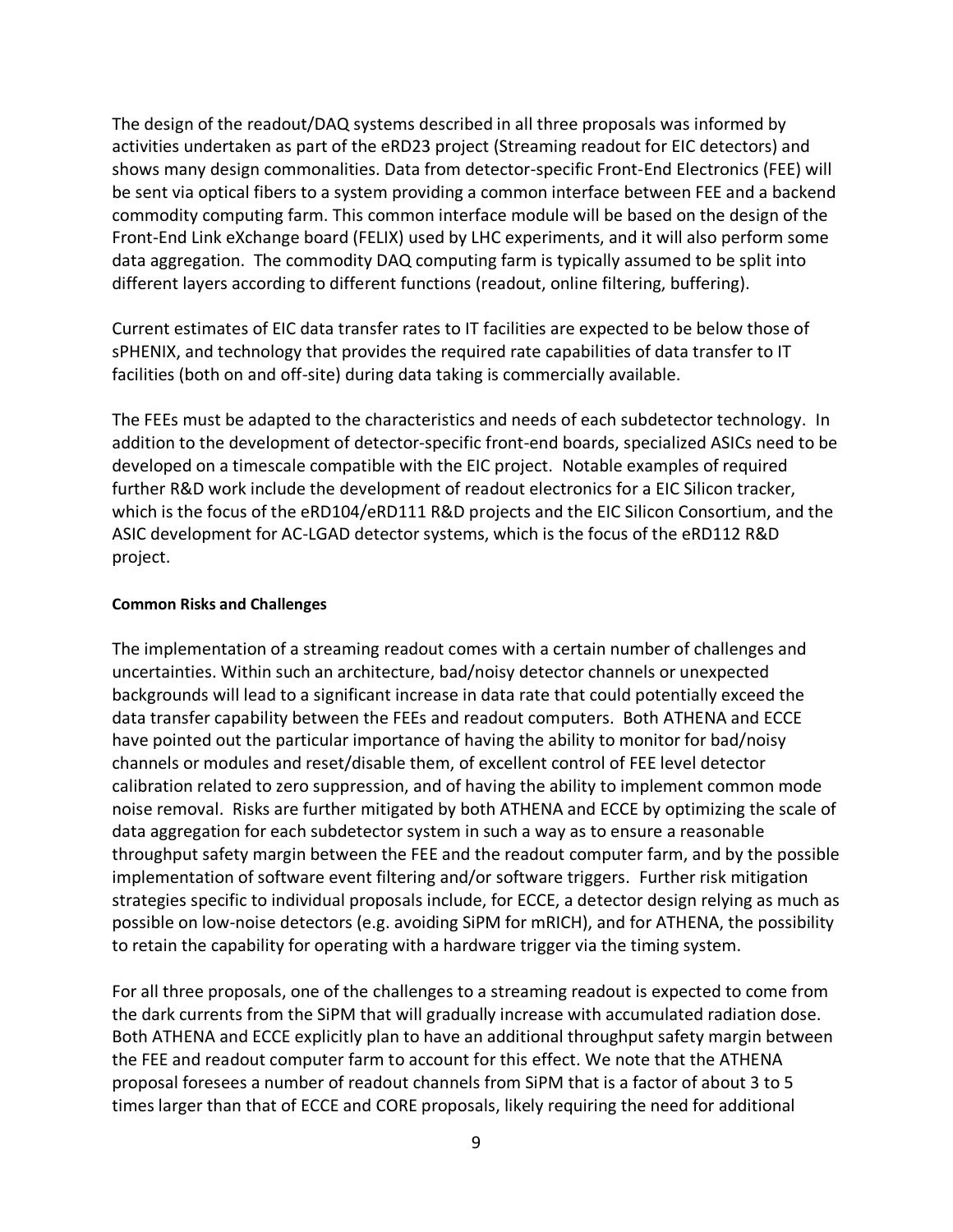mitigation strategies to maintain the ability to operate a streaming readout as function of time. Additional mitigation strategies put forward and studied by ATHENA include the undertaking of an annealing cycle of the SiPM to partially restore initial dark current conditions, the implementation of timing selection cuts in the FEE, and the possible further downstream data reduction based on algorithms implemented in the FPGAs of the FELIX-like boards and/or in software. We note that the in-situ thermal annealing of SiPM, proposed for the RICH detectors present in all proposals, still requires further R&D work for its successful implementation.

In general, the development and production of specialized chips is a risk to the schedule and cost of the project. For all three proposals, the highest risk is associated with the development of the MAPS and the ASICs for the AC-LGAD sensors.

#### **Comparative strengths and risks**

The readout/DAQ/offline computing model presented as part of the CORE proposal is far less developed than that of the other two proposals, limiting the ability for a full comparative assessment across all three proposals. This is reflected in the further comments in this section.

The larger number of subdetector systems in ATHENA, with different readout technologies, comes at the cost of additional readout development work (e.g. FEEs). This additional complexity carries additional risk both in terms of schedule and costs.

Another difference among all three proposals is in the number of different readout ASICs to be used and to be developed. The ECCE readout is assessed to carry a slightly lower risk, as it is based on a smaller number of ASICs of which most are already available. The ATHENA proposal depends on a slightly larger number of different ASICs, with a larger fraction still requiring some level of further development.

ATHENA has approximately 20% more detector channels than ECCE, which makes it the proposal with the highest number of detector channels. The estimated cost of the ATHENA DAQ system scales with this difference in the number of channels.

The offline software environment of ATHENA, demonstrated in the detailed simulations, is already quite mature, while ECCE has a well-developed offline computing model. For both ATHENA and ECCE, the development of the DAQ/Offline systems is supported by a substantial team.

## **Additional comment**

*It is important to understand and monitor the long-term availability of different chip technology nodes on which a detector default baseline and fallback ASICs depend.*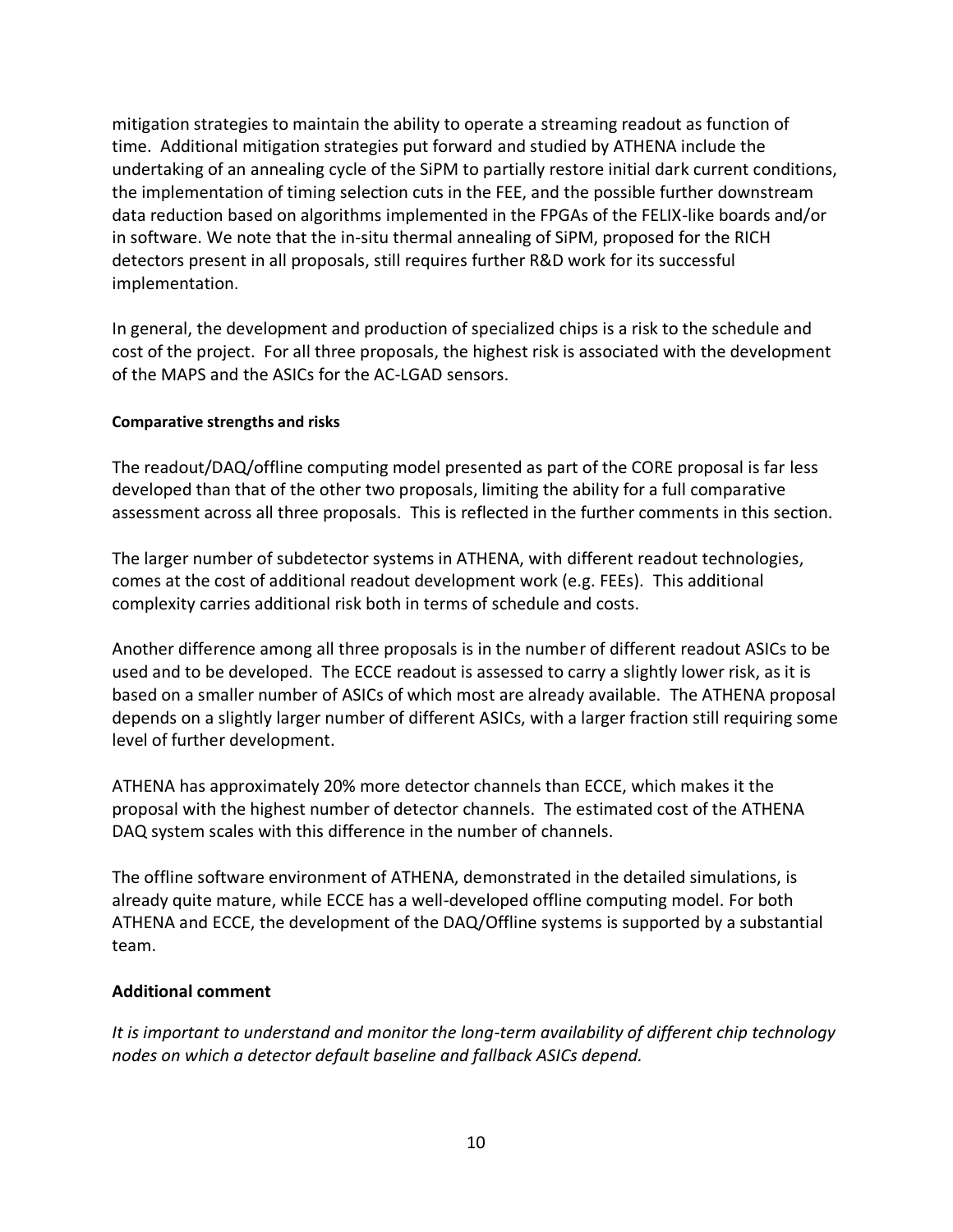## **2.4 Infrastructure, Magnet, and Machine Detector Interface**

#### **Infrastructure**

No major concerns regarding the infrastructure needed for the detectors were raised in our discussions with the experiments and with the EIC experimental program team. BNL has a longstanding experience in managing large experimental setups, providing the needed services and technical support for the installation, and operation of the experiments (power, cryogenics, cooling and ventilation, lifting, communication networks, etc.) as well as assuring their ESH compliancy. We were pleased to note that already at this relatively early stage of the proposals, the proto-collaborations are already engaged in a fruitful discussion with the host lab and we encourage them to keep doing so as the technical design matures.

#### **Magnets and Machine Detector Interface**

All the proposed experiments deploy superconducting solenoids, which have different Bdl integrals, field homogeneity and stray field strength outside their iron yokes. ATHENA and CORE propose to deploy newly built 3T solenoids, while ECCE is planning to reuse the 1.5 T BABAR magnet which will be used by the sPHENIX experiment.

The panel doesn't see any particular concern in the construction of the new magnets, which fall comfortably within the nowadays established technologies. In the case of ATHENA, the design is already rather advanced and shows no critical problems.

Concerning the reuse of the BABAR magnet, the ECCE proto-collaboration has presented a plan to assess its long-term reliability, together with a plan B, i.e. building a replacement magnet. The panel noted also that the yoke endcaps in the ECCE design have different thickness, which will result in asymmetric stray fields at the two ends, with a potential adverse impact on the beams.

In general, considering the complex layout of the EIC interaction region (crossing at an angle, beam crabbing), the perturbation introduced by the coupling with the solenoidal field will affects the orbits and the dynamics of the beams, and it will need to be compensated in order not to spoil the machine performances.

In our discussion with the accelerator physicists, we were reassured that the appropriate corrections ("knobs") in the beam optics have been studied to compensate for the effect, with the caveat that simulations, even the more sophisticated ones, assume often a perfect knowledge of the boundary conditions and do not account for non-linear effects. It is, therefore, crucial that the recommended experiment provide high quality maps of the magnetic field over all the IR space, which will allow one to precisely align the less stiff electron beam with the magnetic axis of the solenoid (thus cancelling the coupling) and to implement the appropriate knobs on the proton beam trajectory and crabbing.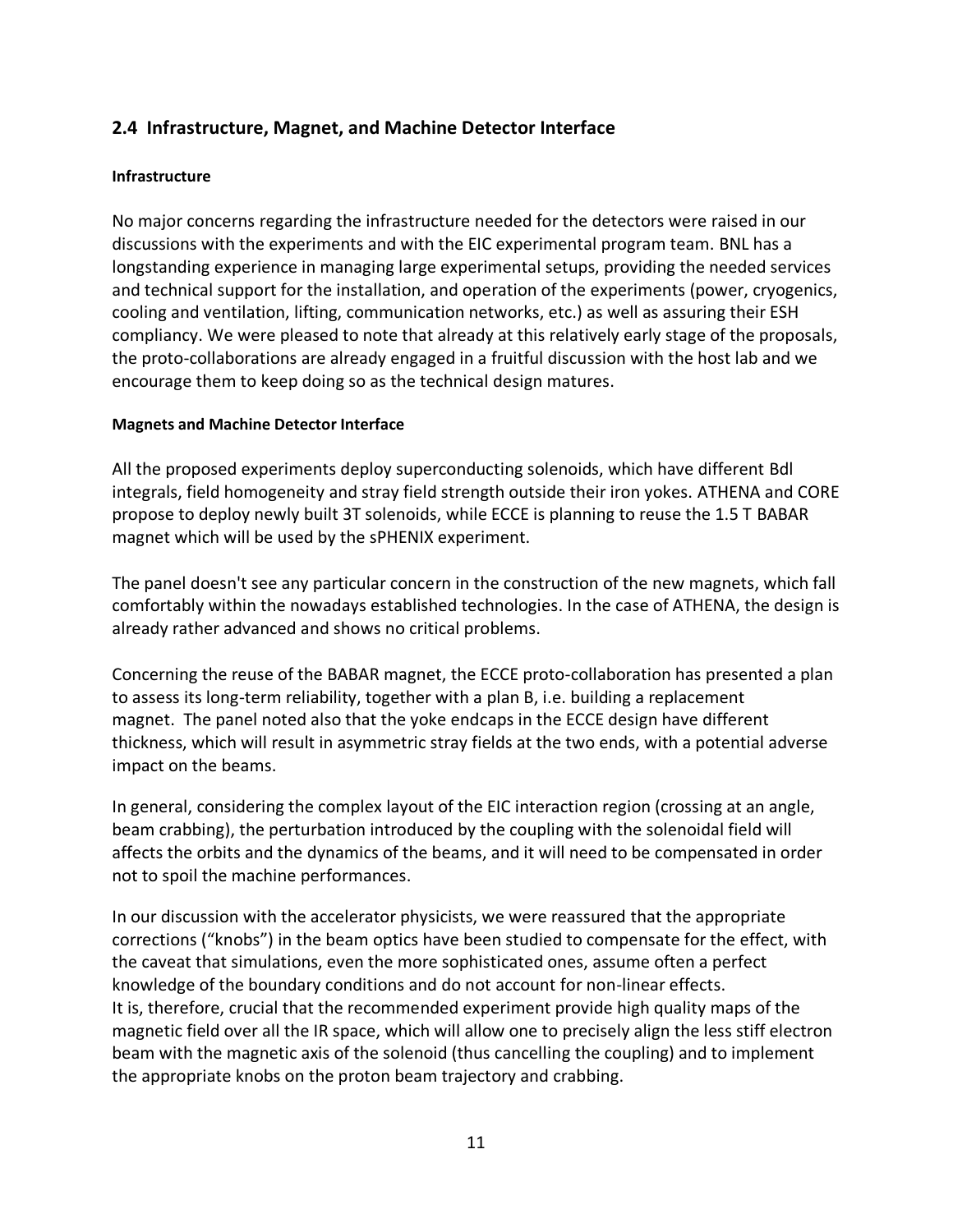The panel also noted that for all the experiments, the design of the forward region was less mature in comparison to the central detector. In consideration of the importance of this region for the physics and its proximity with the machine, we encourage the recommended protocollaboration to further develop the design in close concert with the accelerator group.

## **2.5 Management and Collaboration**

Detector 1 must be developed and constructed within a very demanding schedule and within a tightly constrained budget. The time until CD-2, when Detector 1 must be baselined, is particularly short considering the work to be accomplished in order to be ready to be baselined.

Collaboration planning and composition at this time must account not only for the expertise and effort necessary for construction of the detector; it must also account for future needs to commission the detector and then to operate and maintain the experiment.

In order to ensure that the EIC has a maximally optimal Detector 1, the proto-collaboration for a concept selected for Detector 1 must be open to: (1) integrating new collaborators in a manner that enables them to make contributions that impact the  capabilities and success of the experiment in significant ways, including some new collaborating  individuals and groups into positions of responsibility and leadership; and (2) integrating new experimental concepts and technologies if appropriate to best meet the goals and requirements of Detector 1, without introducing undue risk.

One can naturally anticipate considerable evolution and maturity of concepts on project organization and technical coordination as the collaboration for Detector 1 moves toward CD-2 and its technical design report. A fully mature organizational structure need not be expected at this time.

Although the detector project is embedded in the overall EIC project, where top-level project management and systems engineering are provided, the detector project will need appropriate project management and engineering throughout its organization in order to be successful, particularly within the DOE Office of Science (SC) system.

#### **Common strengths of proto-collaborations**

The three proto-collaborations are led by experienced, strong leadership teams. ATHENA and ECCE also have expert and experienced international collaborators, as demonstrated by the well-developed state of the proposed conceptual designs prepared in a relatively short period of time, and by the organization of the effort to produce these designs and of the proposals. This accomplishment is truly impressive. Nevertheless, none of the three proto-collaborations is yet large enough or strong enough for successful development of a detector for Day 1 of the EIC. In particular, the CORE proto-collaboration and conceptual design have not reached a stage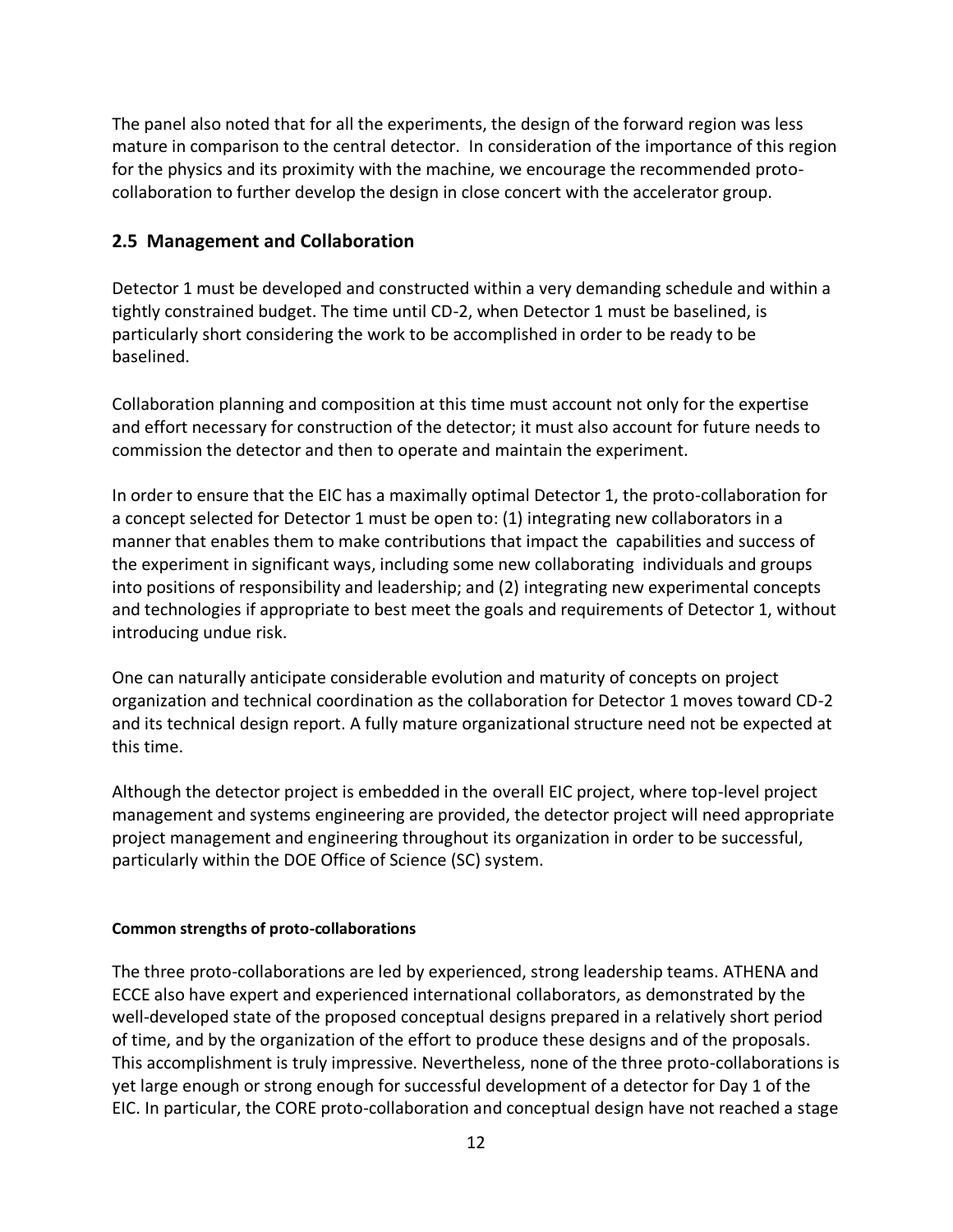that CORE can demonstrably achieve the level of maturity necessary for CD-2 on the timescale required of Detector 1.

The proto-collaborations recognize the need for organization and development of critical activities beyond construction of their experiments, for instance commissioning, monitoring tools, data processing, and analysis.

Consideration of diversity, equity, and inclusion has been thoughtfully incorporated into the conception and structure of all three proto-collaborations.

## **Comparative strengths** *vis a vis* **Detector 1**

CORE is not at the same stage of collaboration and organizational development as ATHENA or ECCE, and is judged by the panel not to be in a position to be ready as Detector 1. Consequently, the following discussion of comparative strengths focuses on ATHENA and ECCE.

ECCE emphasizes capability to "evolve" and "realign" after proposal review. While comprised of a large number of experienced and expert groups and individuals from the U.S. and abroad, it presents itself as a "consortium" at this point in time, a consortium that will evolve into a collaboration as new groups join. It presents a tentative, initial organizational structure, one that is quite thoughtful and reasonable, with the expectation that the collaboration will eventually determine its organizational structure. ECCE puts emphasis on capability to integrate new groups with maximum benefit, and expressed openness and flexibility regarding incorporation of newcomers and their ideas into its plans. Thus, ECCE appears to be well positioned to make use of the talents and resources of the full community.

ECCE is a bit more advanced with respect to project planning and its concepts of project management in the DOE Office of Science system. Moreover, ECCE recognizes the importance and roles of project management, of technical coordination, and of engineering (*e.g.* systems engineering), as exemplified by its incorporation of professional project managers in its costing activity and its inclusion of a technical coordinator in its organizational structure, and as illustrated in its response to the panel's question about incorporation of engineering into its project organization.

## **Concluding remarks**

The managements and collaborations of both ATHENA and ECCE are capable of becoming a solid basis for the full development and implementation of a successful Detector 1. On balance, the Panel finds that the more flexible organizational structure and outlook of ECCE puts it in a better position to become the organizational basis for Detector 1. As noted, the protocollaborations are not yet at the strength necessary to prepare a detector for Day 1 of the EIC. Consequently, successful collaboration on Detector 1 by members of all three protocollaborations will be critical for the EIC.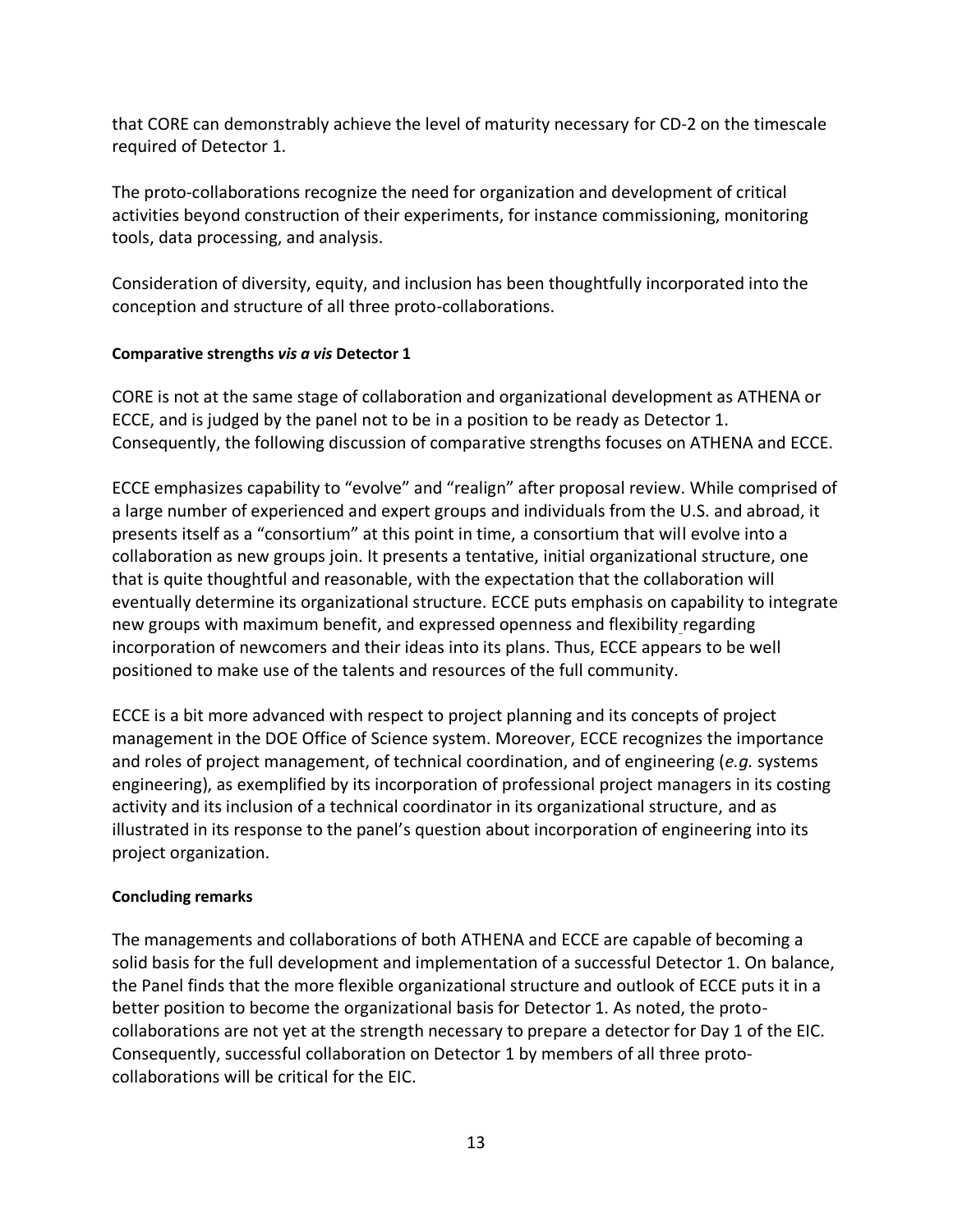## **3. Physics Impact of a second detector**

A strong case for two complementary general-purpose detectors has been made during the panel review, in line with the arguments given in chapter 12 of the Yellow Report [3]. Such a scenario will allow independent confirmation of scientific results on a broad scale, thus addressing the basic requirement of reproducibility of measurements. In particular, results obtained with two different detectors will have different systematic uncertainties and offer possibilities for strong cross checks.

- Even the first years of EIC running may yield surprising results and discoveries. A possible example are nuclear cross section ratios in so far unexplored kinematics, which require relatively low integrated luminosity and beam conditions that could be realized early on. The time lag for the startup of a second detector is somewhat of a disadvantage in this respect, but this does not diminish the need of independent confirmation for any discovery measurement.
- A large part of the EIC physics case requires measurements with high accuracy, which necessitate accelerator and detector performance close to the final design parameters, as well as high accumulated luminosity. Examples are various polarization asymmetries at low Bjorken *x*, which are expected to be very small, and exclusive processes with high demands on background suppression and kinematic resolution. For such measurements, the time lag of a second detector is less critical, and complementarity in systematics and acceptance can be a significant advantage for maximizing the physics output of the EIC.
- On a longer term, combined analyses of the measurements from both detectors will allow for minimizing experimental uncertainties well beyond the reduction of statistical errors. This expectation is based on the positive experience from experiments at past and present facilities, such as LEP, HERA, and the LHC.

For the above scenario to be compelling, it is essential to have two detectors with a sufficient degree of complementarity in layout and detector technologies. This requires a well-chosen balance between optimization as general-purpose detector versus partial specialization and the ability to cross check the other detector for a broad range of measurements. The design of a second detector should be chosen with these criteria in mind. The time required for its design and construction may offer opportunities for benefiting from technological progress.

All three proposals have shown that their respective detector designs are capable of performing measurements that go beyond the baseline physics case. As studies for such measurements are pursued and extended, additional detector capabilities may become desirable. The second detector will offer a chance to take such developments into account.

As laid out in the section 2.1 on physics performance, an IR with a secondary focus can significantly broaden the physics scope and output of the EIC. A second detector could also be more specialized towards a particular physics area. This can be an attractive scenario if corresponding physics opportunities arise.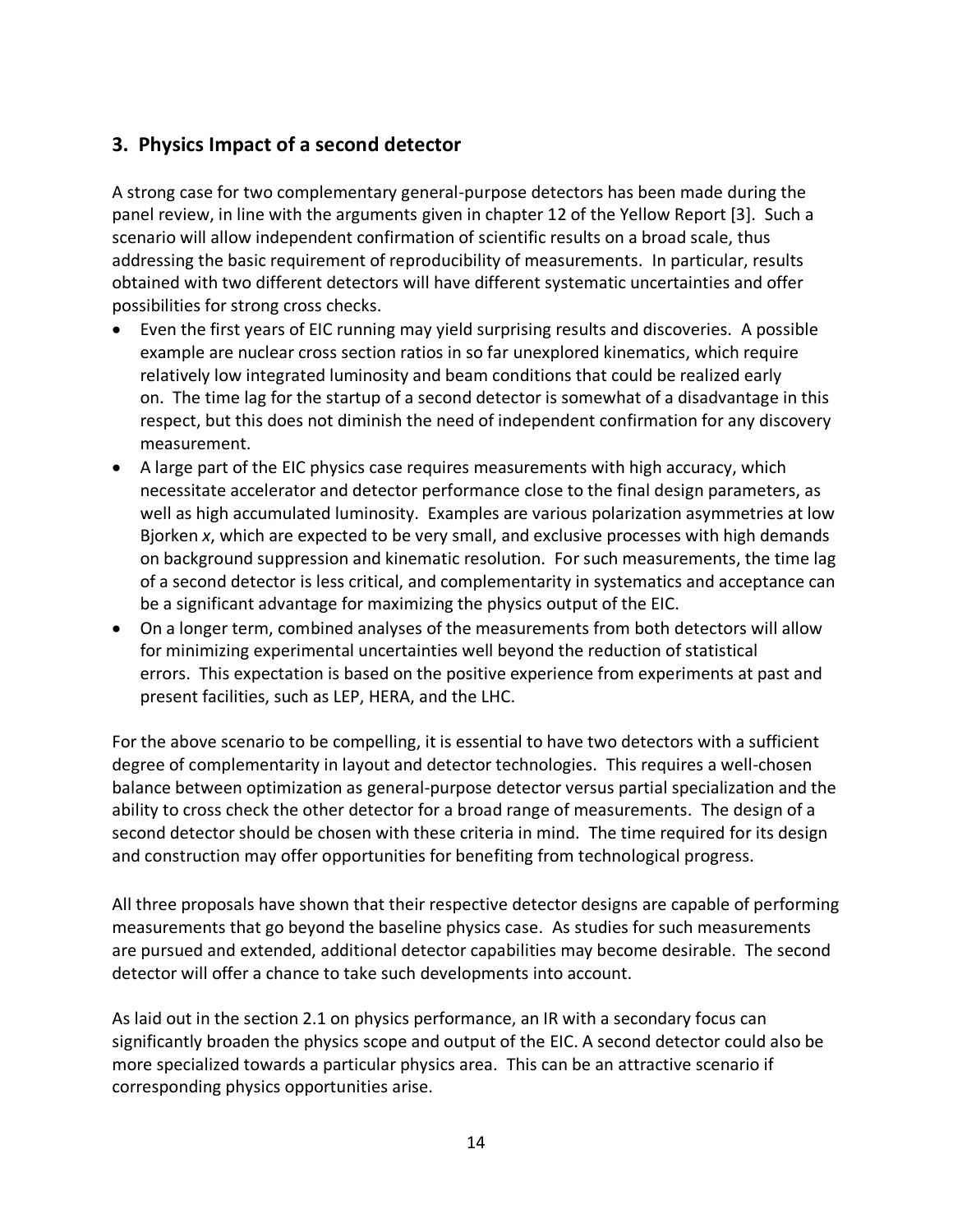Having two independent detector collaborations offers further benefits at the scientific level and beyond:

- the development and use of different and independent analysis methods,
- the incentives due to a friendly competition between two collaborations,
- the increased number of scientific leadership positions, with considerable benefits for attracting talented scientists to the EIC and for the training of a highly skilled workforce.

While these goals could also be partly achieved by segmentation within a single collaboration, experience strongly suggests that having distinct collaborations offers clear advantages in this respect. Furthermore, the additional R&D required for a second detector will bring additional benefits in developing technologies and in training the associated workforce.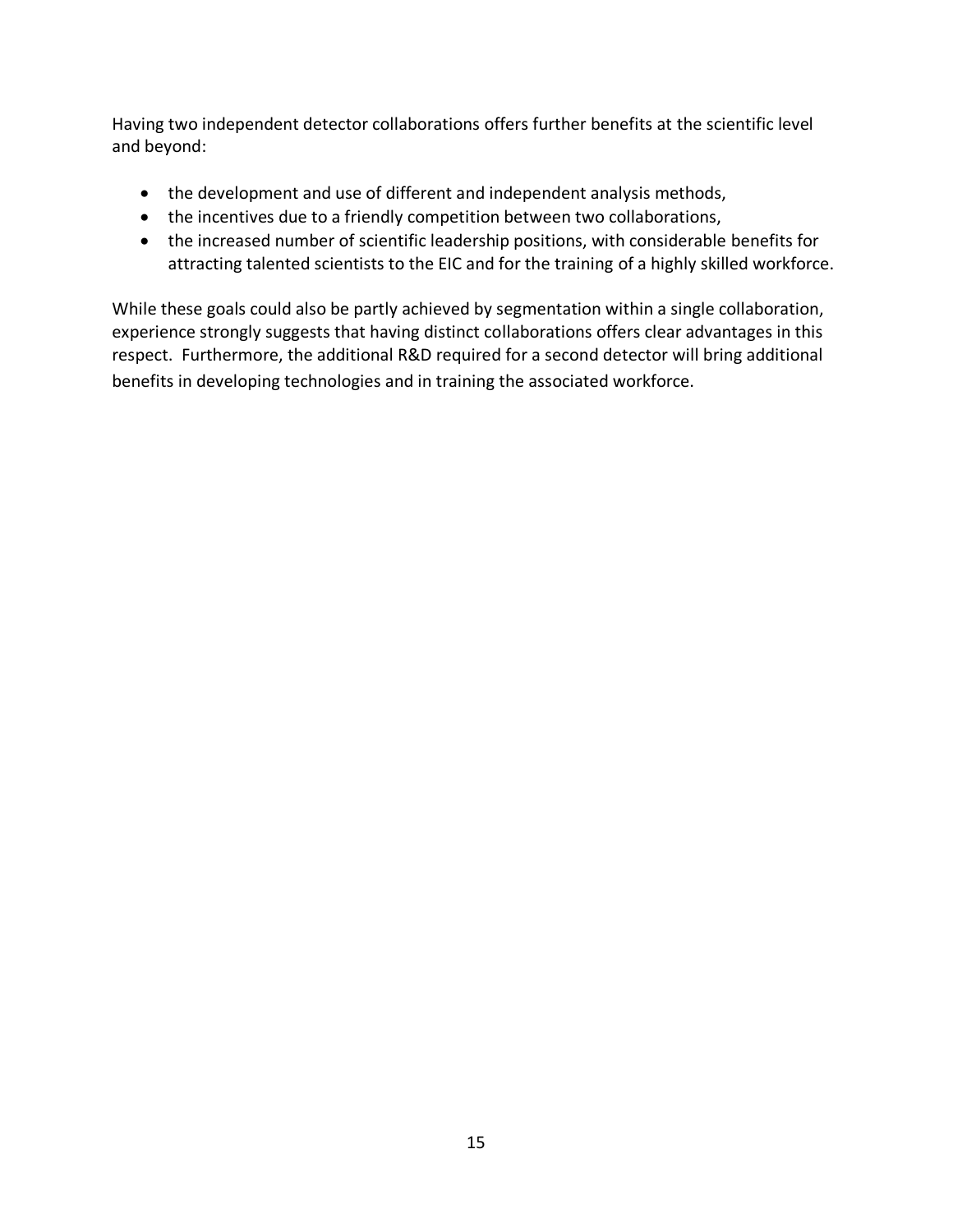## **4. General comments and observations:**

The panel is impressed with the quality of the proposals and the strength of the expected physics performance of the three proposals. The detector systems are well matched to the reference detector, and the technologies are well advanced. CORE presented a conceptual design for a detector that could be realized in either interaction region. ATHENA's detector system includes more technologies with more risks and more channels and overall is more expensive than ECCE. The proposed data acquisition systems are similar and face similar challenges. The infrastructure needed for each of the three proposals seems feasible. Staging options do not seem to gain significant advantage.

There is significant support in the community and from the panel for a second general-purpose detector system to be installed in IR8 when resources are available. This detector should take advantage of the delayed start to explore opportunities for some complementarity in the physics reach and/or in the technologies used.

A significant number of collaborating institutes signed two or even three proposals. A strong push for two detectors at this time would likely require additional person power and expertise to complete successfully.

The panel explored various scenarios for realizing an EIC optimal science program taking into consideration the constraints of the project. The panel was informed that a secondary focus is excluded in IR6, and not yet fully confirmed for IR8. The use of IR8, without the secondary focus, for Detector 1, would mean a delay of 6-12 months for the project and would likely incur additional costs for the Project.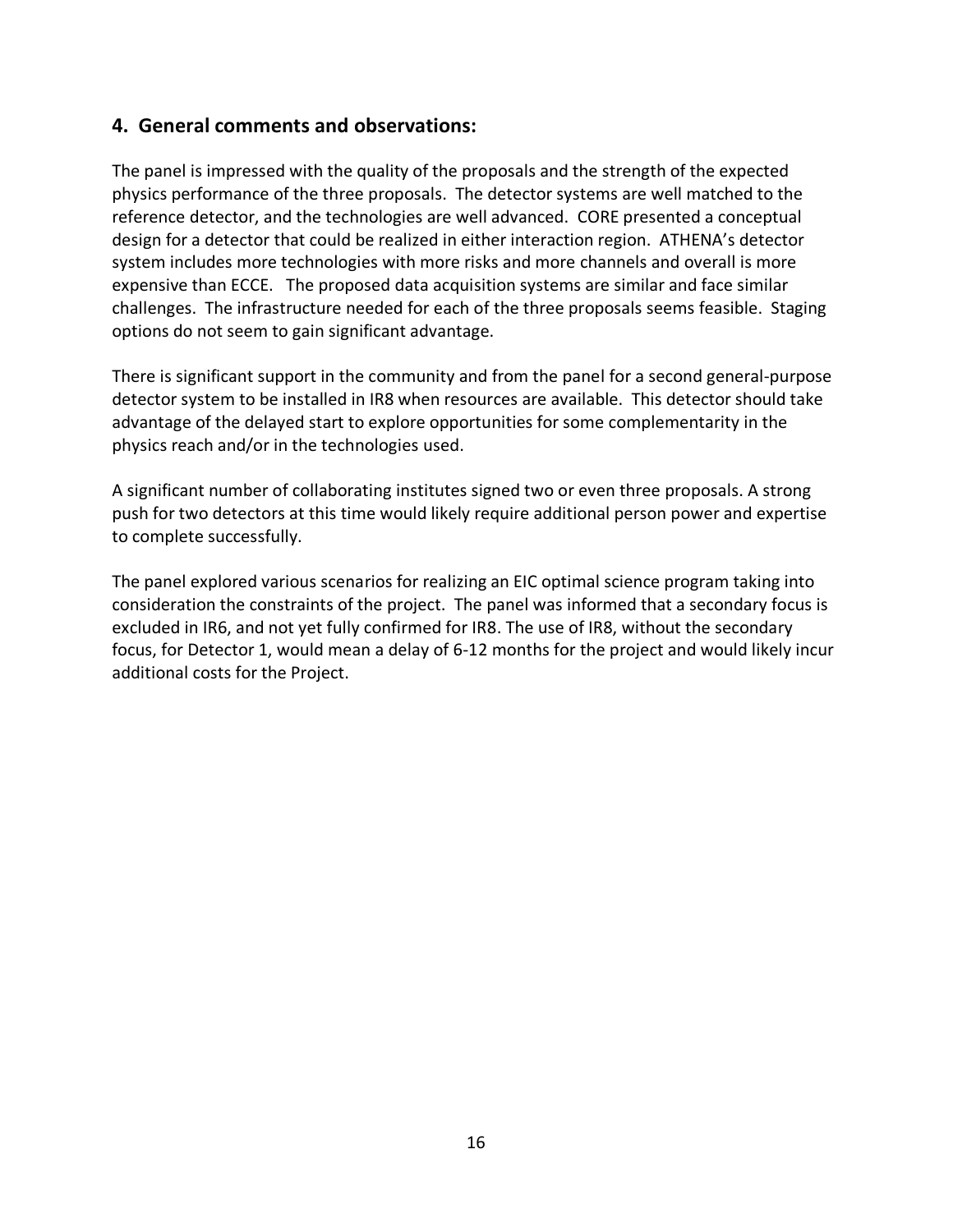## **5. Conclusions:**

The panel finds that ECCE and ATHENA fulfill all requirements for a Detector 1. ECCE has several advantages, in particular reduced risk and cost, and qualifies best for Detector 1. CORE presented a more conceptual design and given the tight timeline for CD2/3a would generate a schedule risk for the EIC Project as Detector 1.

The panel supports the case for a second EIC detector. While resources needed for the development and construction of Detector 1 and IR6 are included in the DOE EIC project envelope, DOE resources to start a Detector 2 project will most likely be delayed for several years, or the resources would have to found from other sources. There is significant international participation in the proto-collaborations, however, the panel found the overall resources were insufficient to proceed with a second detector effort at this time.

The EIC's project planning for Detector 1 should incorporate a period for integrating new collaborators and re-optimizing experiment conceptual design in advance of CD-2.

## **6. Recommendations:**

The panel unanimously recommends ECCE as Detector 1. The proto-collaboration is urged to openly accept additional collaborators and quickly consolidate its design so that the Project Detector can advance to CD2/3a in a timely way.

The panel supports the case for a second EIC detector, however, given the current funding and available resources, the committee finds that a decision on Detector 2 should be delayed until the resources and schedule for the Project detector (Detector 1) are more fully realized.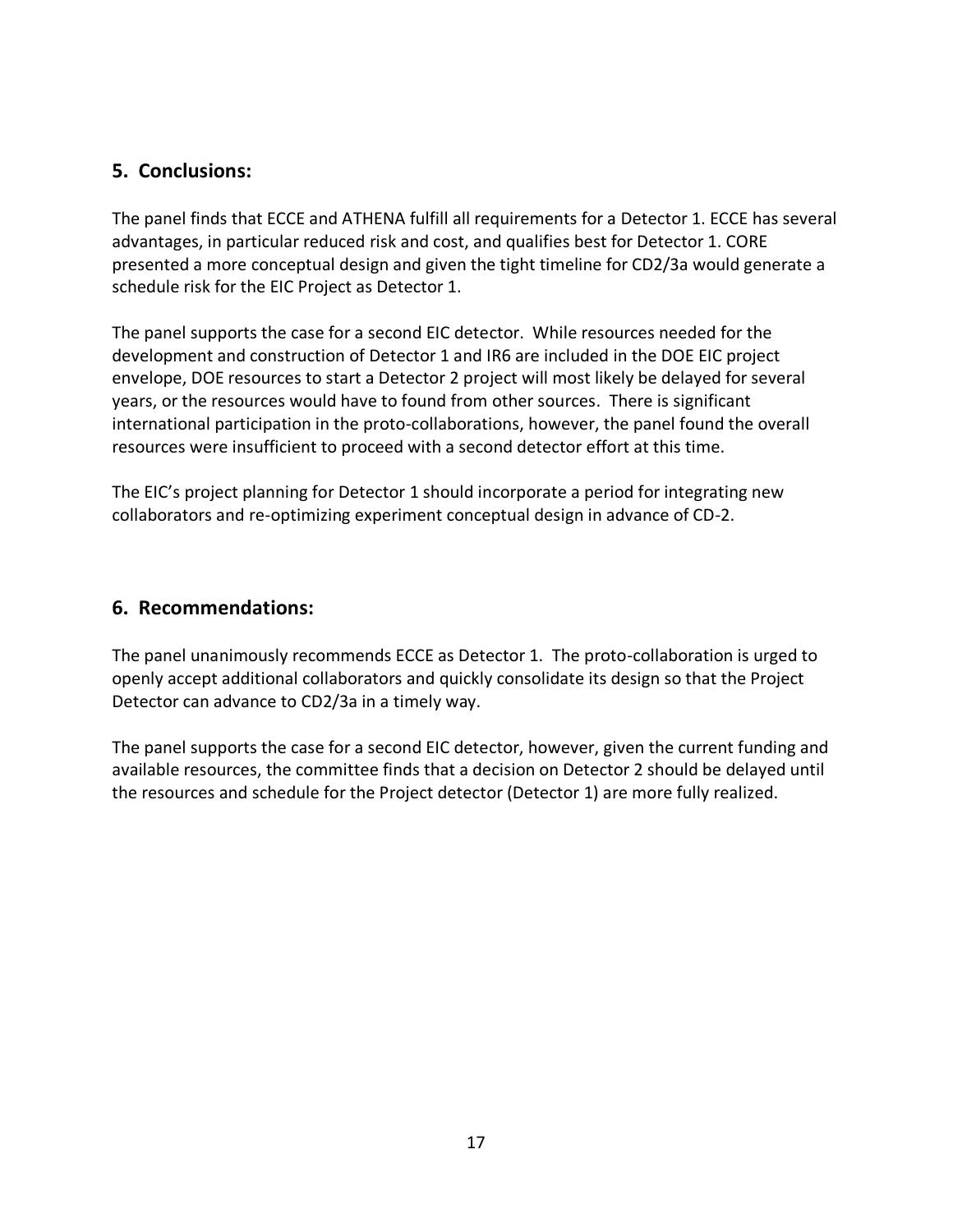## **References**

[1] National Academies of Sciences, Engineering, and Medicine, "An assessment of U.S.-Based Electron-Ion Collider Science", the National Academies Press, Washington DC, 2018. https://doi.org/10.17226/25171.

[2] A. Accardi et al., "Electron Collider: The Next QCD Frontier", Eur. Phys. J., vol. A52, no. 9, p. 268, 2016. https://arxiv.org/pdf/1212.1701.pdf

[3] "Science Requirements and Detector Concepts for the Electron Ion Collider", BNL-220990-2021-FORE, JLAB-PHY-21-3198, LA-UR-21-20953 http://www.eicug.org/web/sites/default/files/Yellow\_Report\_v1.1.pdf

[4] EIC Users Group home page: www.eicug.org

[5] EIC Detector Proposal Advisory Committee Meeting, Dec. 13-15, 2021 https://www.bnl.gov/dpapanelmeeting/

[6] A. Aprahamian *et al.*, "Reaching for the Horizon: The 2015 long range plan for nuclear science". DOE/NSF Nuclear Science Advisory Panel (NSAC) Report, 2015.

[7] "Call for Collaboration Proposals for Detectors at the Electron-Ion Collider" https://www.bnl.gov/eic/cfc.php

[8] EIC Conceptual Design Report: https://www.bnl.gov/ec/files/eic\_cdr\_final.pdf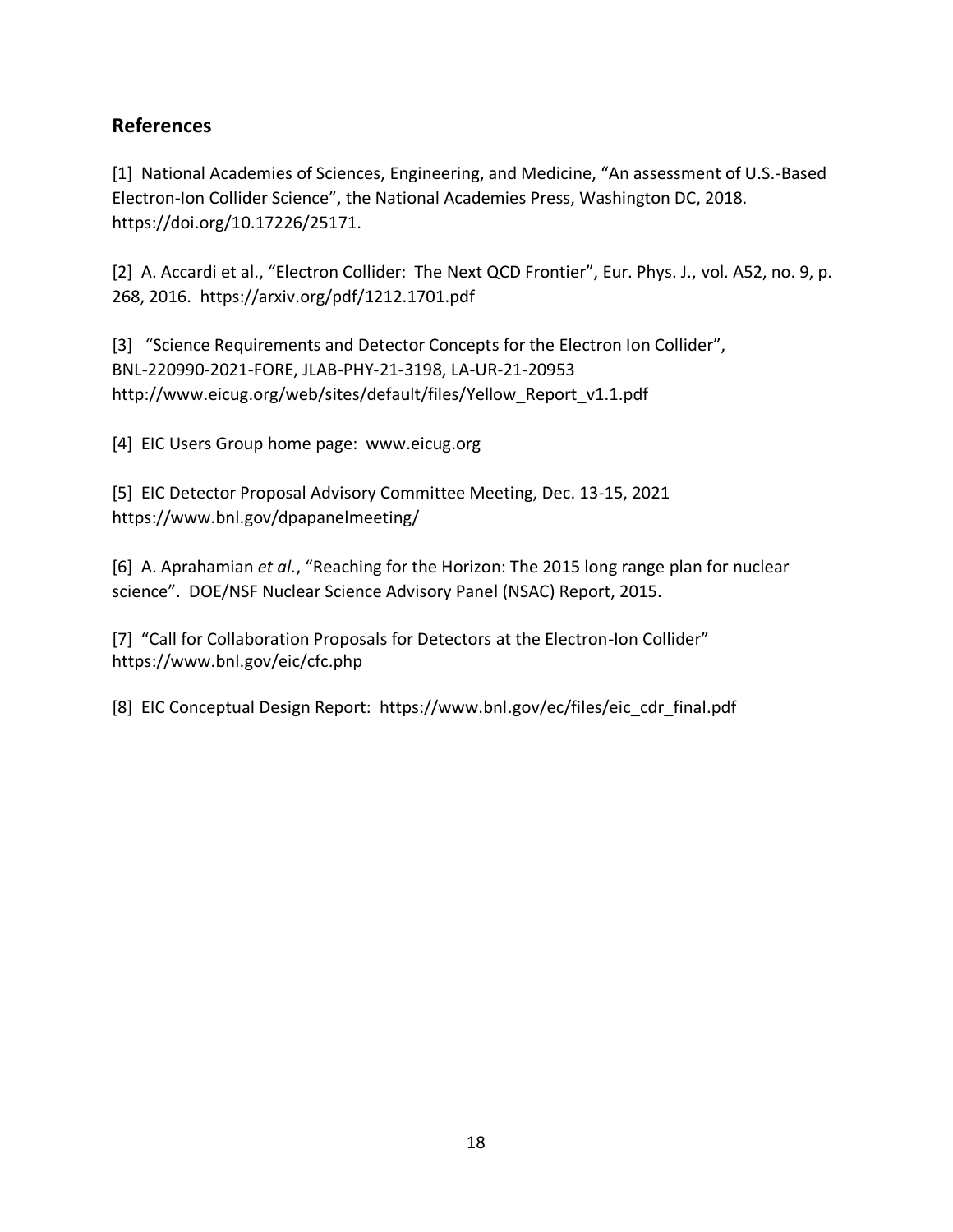# **Appendix 1: Panel Membership and Charge**

## **EIC Detector Proposal Advisory Panel**

| Patricia McBride, Co-Chair       | Fermilab                       |  |
|----------------------------------|--------------------------------|--|
| Rolf Heuer, Co-Chair             | <b>CERN</b>                    |  |
| Sergio Bertolucci                | <b>INFN Sezione di Bologna</b> |  |
| Daniela Bortoletto               | Oxford Univ.                   |  |
| Markus Diehl                     | <b>DESY</b>                    |  |
| Ed Kinney                        | Univ. Colorado                 |  |
| <b>Fabienne Kunne</b>            | Paris-Saclay                   |  |
| Andrew Lankford                  | <b>UC</b> Irvine               |  |
| Naohito Saito                    | <b>KEK</b>                     |  |
| <b>Brigitte Vachon</b>           | McGill Univ.                   |  |
| Tom Ludlam, Scientific Secretary | <b>BNL</b>                     |  |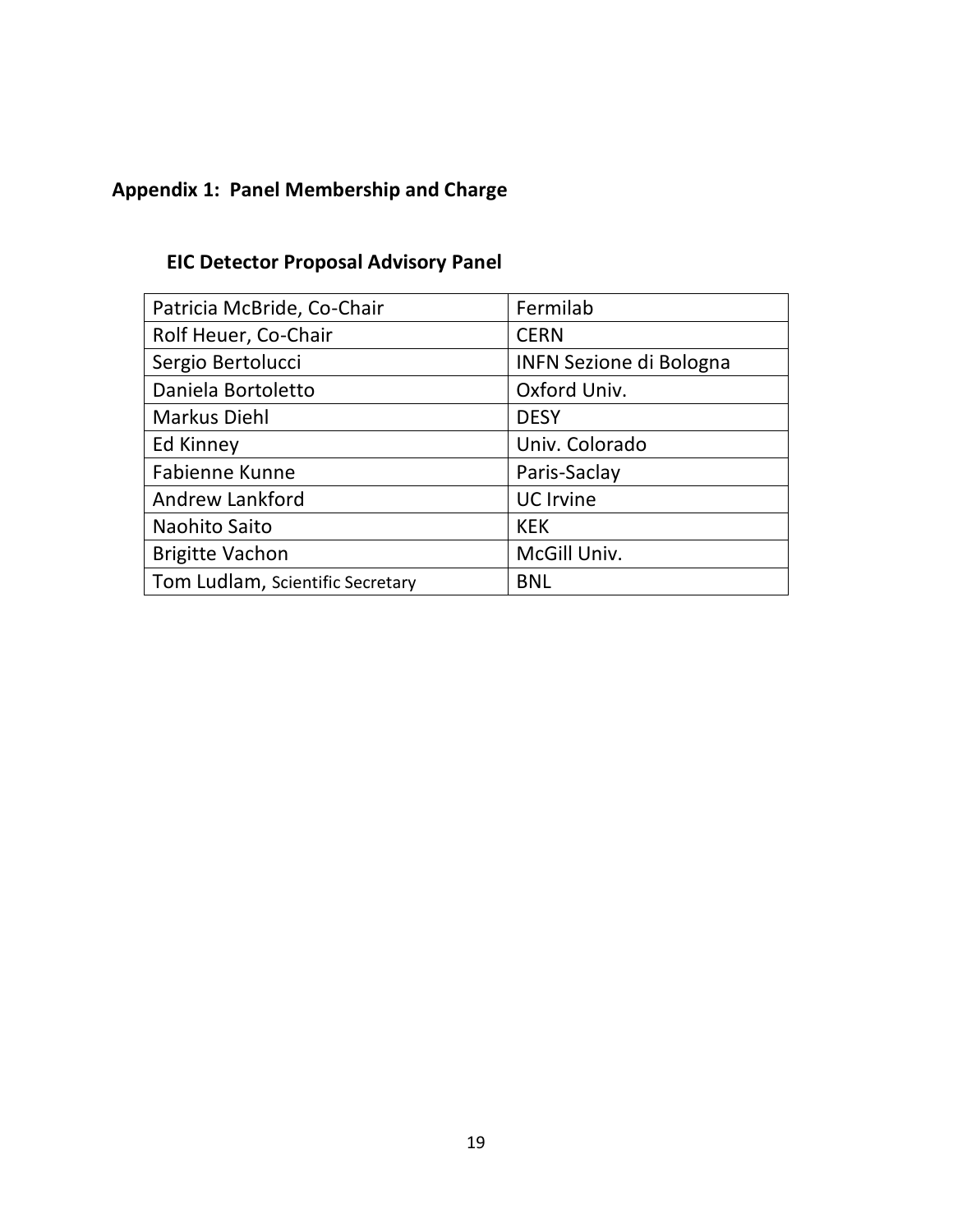## **Charge to the EIC Detector Collaboration Proposals Advisory Panel**

Brookhaven National Laboratory (BNL) and the Thomas Jefferson National Accelerator Facility (JLab) announced a Call for Collaboration Proposals for Detectors to be located at the Electron-Ion Collider (EIC), see [https://www.bnl.gov/eic/CFC.php.](about:blank) The EIC will have the capacity to host two interaction regions, each with a corresponding detector. It is expected that each of these two detectors would be represented by a Collaboration.

The primary goal of the EIC Detector Proposal Advisory Panel is to advise BNL and JLab on how to realize an optimal set of experimental equipment at the EIC utilizing the resources and expertise of the EIC user community. This advice should address the following:

1. The first priority is to identify the optimal approach to realize a detector system, designated Detector 1, to be primarily funded by the EIC project and capable of addressing the science case in the EIC White Paper and NAS Report.

2. The second priority is to assess options for an alternate detector system, designated Detector 2, possibly addressing science beyond the White Paper and NAS Report and/or enabling some complementarity to Detector 1. Such a second detector could be envisioned to be realized up to 3-5 years after Detector 1. Currently, the EIC project scope does not include the construction of Detector 2 or the accelerator components needed for the second interaction region.

Based on the proposals submitted, the Panel should evaluate the scientific merit, the expected scientific performance, technical risk, cost, and schedule of the experiment proposed as well as the strength of the collaboration and the availability of resources.

We welcome your guidance and advice on the following topics:

- 1. What are the strengths and weaknesses of the submitted collaboration proposals for detectors at the EIC, including the criteria listed above?
- 2. How can the resources and expertise of the EIC user community be best utilized?
- 3. Comment on the complementary science reach of two potential EIC detectors to be located at Interaction Points 6 (IP6) and 8 (IP8).

BNL and JLab will provide technical and administrative support to the Panel. To aid the Panel in its assessment, the EIC Project Detector Advisory Committee (DAC) will provide an independent evaluation of each of the detector proposals, based on the DAC's expertise in detector technologies and related cost and risk assessment.